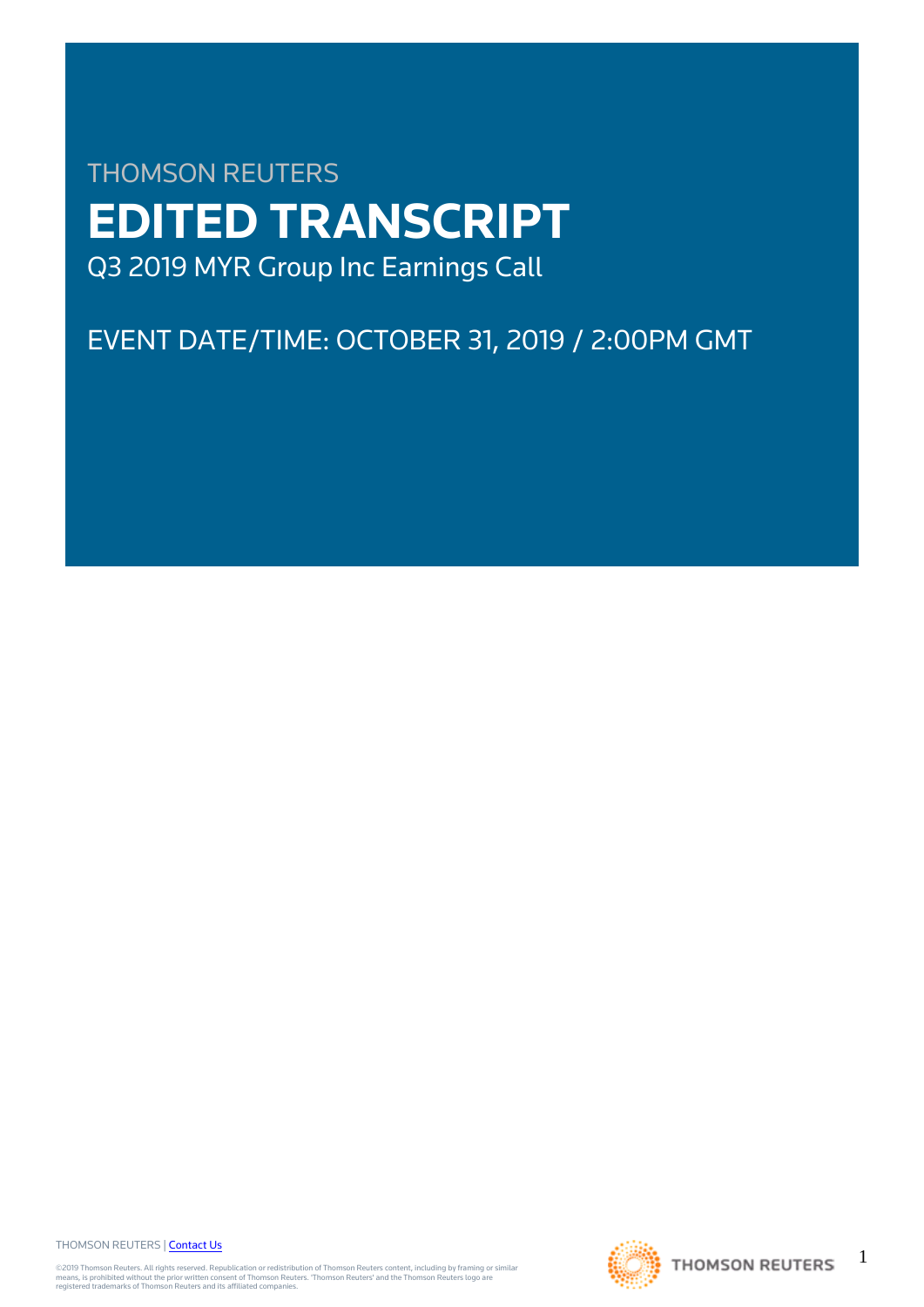#### **CORPORATE PARTICIPANTS**

**Betty R. Johnson** MYR Group Inc. - Senior VP, CFO & Treasurer **Jeffrey J. Waneka** MYR Group Inc. - Senior VP and COO of Commercial & Industrial **Richard S. Swartz** MYR Group Inc. - President, CEO & Director **Tod M. Cooper** MYR Group Inc. - Senior VP & COO of Transmission and Distribution

#### **CONFERENCE CALL PARTICIPANTS**

**Noelle Christine Dilts** Stifel, Nicolaus & Company, Incorporated, Research Division - VP & Analyst **Sean D. Eastman** KeyBanc Capital Markets Inc., Research Division - Senior Equity Research Analyst **David E. Gutierrez** Dresner Corporate Services, Inc. - Head of PR Practice and SVP

#### **PRESENTATION**

#### **Operator**

Good morning, and welcome to the MYR Group Third Quarter 2019 Earnings Result Conference Call. Today's conference call is being recorded.

At this time for opening remarks and introductions, I would like to turn the conference over to David Gutierrez of Dresner Corporate Services. Please go ahead, David.

### **David E. Gutierrez Dresner Corporate Services, Inc. - Head of PR Practice and SVP**

Thank you, Markalin. And good morning, everyone. I'd like to welcome you to the MYR Group conference call to discuss the company's third quarter results for 2019, which were reported yesterday.

Joining us on today's call are Rick Swartz, President and Chief Executive Officer; Betty Johnson, Senior Vice President, Chief Financial Officer and Treasurer; Tod Cooper, Senior Vice President and Chief Operating Officer of MYR Group's Transmission and Distribution segment; and Jeff Waneka, Senior Vice President and Chief Operating Officer of MYR Group's Commercial and Industrial segment.

If you did not receive yesterday's press release, please contact Dresner Corporate Services at (312) 726-3600, and we will send you a copy or go to the MYR Group website, where a copy is available under the Investor Relations tab.

Also a replay of today's call will be available until Thursday, November 7, 2019, at 12:00 p.m. Eastern Time by dialing (855) 859-2056 or (404) 537-3406 and entering conference ID 2563913.

Before we begin, I want to remind you that this discussion may contain forward-looking statements. Any such statements are based upon information available to MYR Group management as of this date, and MYR Group assumes no obligation to update any such forward-looking statements. These forward-looking statements involve risks and uncertainties that could cause actual results to differ materially from the forward-looking statements.

Accordingly, these statements are no guarantee of future performance. These risks and uncertainties are discussed in the company's annual report on Form 10-K for the year ended December 31, 2018, the company's quarterly report on Form 10-Q for the third quarter of 2019 and in yesterday's press release.

Certain non-GAAP financial information will be discussed on the call today. A reconciliation of these non-GAAP measures to the most comparable GAAP measures is set forth in yesterday's press release.

With that said, let me turn the call over to Rick Swartz.

#### **Richard S. Swartz MYR Group Inc. - President, CEO & Director**

Thanks, David. Good morning, everyone. Welcome to our third quarter 2019 conference call to discuss financial and operational results. I will begin by providing a brief summary of the third quarter results, and then turn the call over to Betty Johnson, our Chief Financial



©2019 Thomson Reuters. All rights reserved. Republication or redistribution of Thomson Reuters content, including by framing or similar<br>means, is prohibited without the prior written consent of Thomson Reuters. "Thomson Re

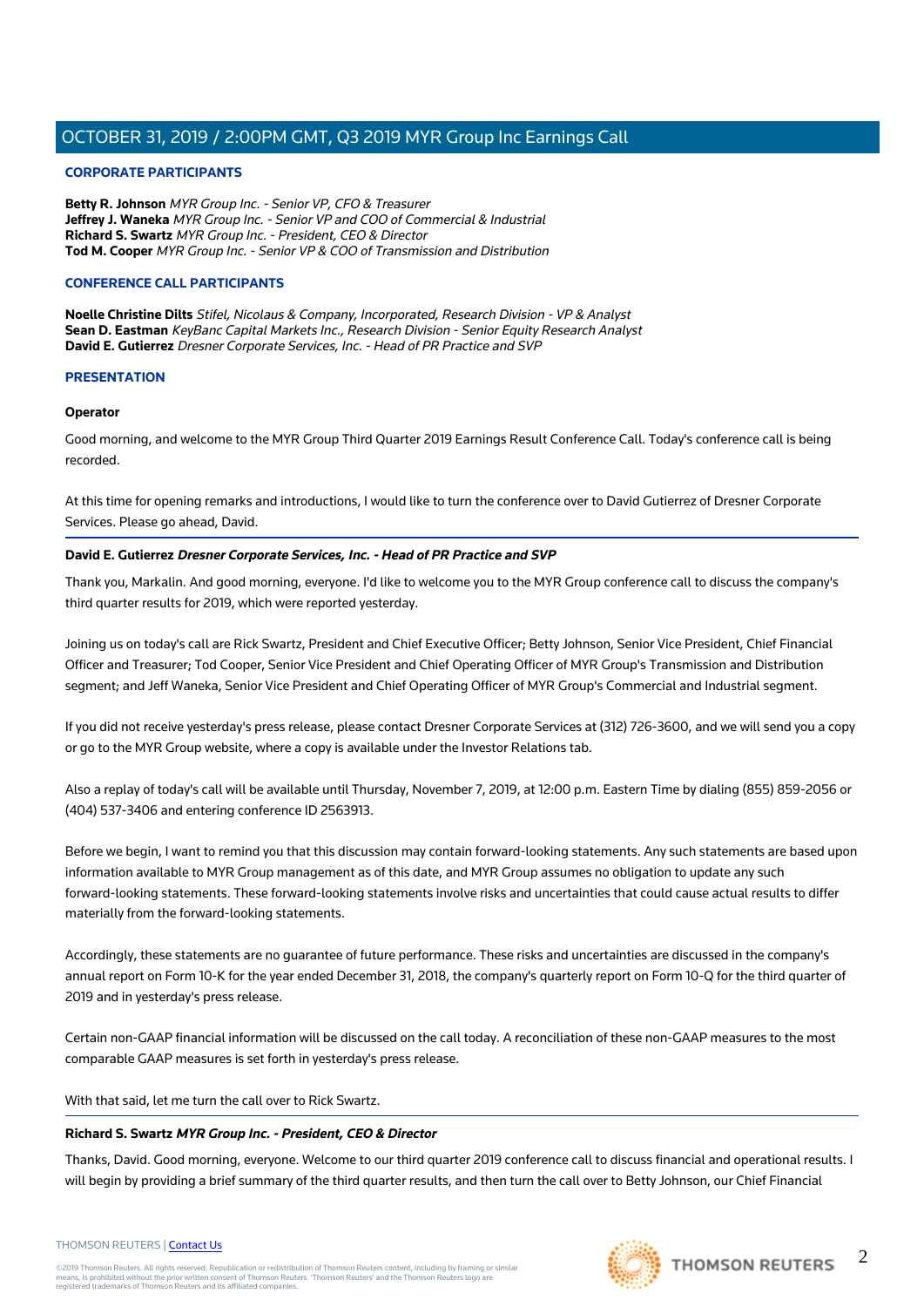Officer, for a more detailed financial review. Following Betty's discussion, Tod Cooper and Jeff Waneka, Chief Operating Officers for our T&D and C&I segments, will provide an industry outlook and discuss some of MYR Group's opportunities going forward. I will then conclude with some closing remarks and open the call up for your comments and questions.

Our third quarter 2019 results included record-high revenues as well as improvements in net income, earnings per share and EBITDA compared to the same period of 2018.

We also reached a record high backlog of \$1.37 billion. We understand that market leadership can only be achieved through our ability to adapt to our clients' needs, innovate and stay agile in tomorrow's world. Conventional client relationships have evolved as projects have become more complex, and we have placed a greater emphasis on collaboration, communication and problem-solving with all of our clients. MYR Group's geographic scale, depth of expertise and client-focused mindset continue to deliver sound financial results that form the foundation for consistent, long-term success.

We have initiated training programs that address the current and future needs of our customers, and we have implemented a universal project management training program for our next generation of leaders.

Industry developments continue to be defined by headlines related to clean energy as well as ongoing trends in customer spending for electrical infrastructure. The need to meet clean energy goals, relieve congestion, strengthen the grid and replace aging infrastructure are key priorities. We expect that output from these developments, along with a strong economy, will continue to present array of diversified opportunities in the markets we serve.

Overall, we know MYR's greatest strength lies in the diversity and the dedication of our talented professionals. Our reputation is built through their exceptional work and commitment to both our clients and communities. Through our focus on employee training and development, we support fulfilling careers that allow our employees to reach their full potential and make a genuine difference.

Now Betty will provide details on our financial results for the third quarter of 2019.

#### **Betty R. Johnson MYR Group Inc. - Senior VP, CFO & Treasurer**

Thank you, Rick, and good morning, everyone. On today's call, I will be reviewing our quarter-over-quarter results for the third quarter of 2019 as compared to the third quarter of 2018.

Our third quarter 2019 revenues were \$583.2 million. This represents an increase of \$183.7 million or 46% compared to the same period last year and a record high for both segments.

Notably, even if we exclude the \$65 million in incremental revenue from our recent acquisition of CSI, our C&I segment would still have reached record quarterly revenues.

T&D revenues were \$294.9 million, up 32.5% compared to the same period last year. The breakdown of T&D revenues were \$196.1 million for transmission and \$98.1 million for distribution.

The T&D segment revenues increased primarily due to the increase in revenue on small- to mid-sized transmission projects. Approximately 40% of our third quarter T&D revenues related to work performed under master service agreements.

C&I revenues were \$288.3 million, an increase of 62.9% compared to the same period last year. The C&I segment revenues increased due to the increases in volume across all project sizes and the incremental revenues from the CSI acquisition. Excluding the CSI acquisition, C&I 2019 third quarter revenues grew approximately 26% from the prior year.

Our gross margin was 10.2% for the third quarter of 2019 compared to 11.3% for the same period last year. The decrease in gross margin was primarily due to projects that we continue to carry at lower-than-historical margins for which we're pursuing additional compensation.

©2019 Thomson Reuters. All rights reserved. Republication or redistribution of Thomson Reuters content, including by framing or similar<br>means, is prohibited without the prior written consent of Thomson Reuters. "Thomson Re

THOMSON REUTERS | [Contact Us](https://my.thomsonreuters.com/ContactUsNew)

THOMSON REUTERS

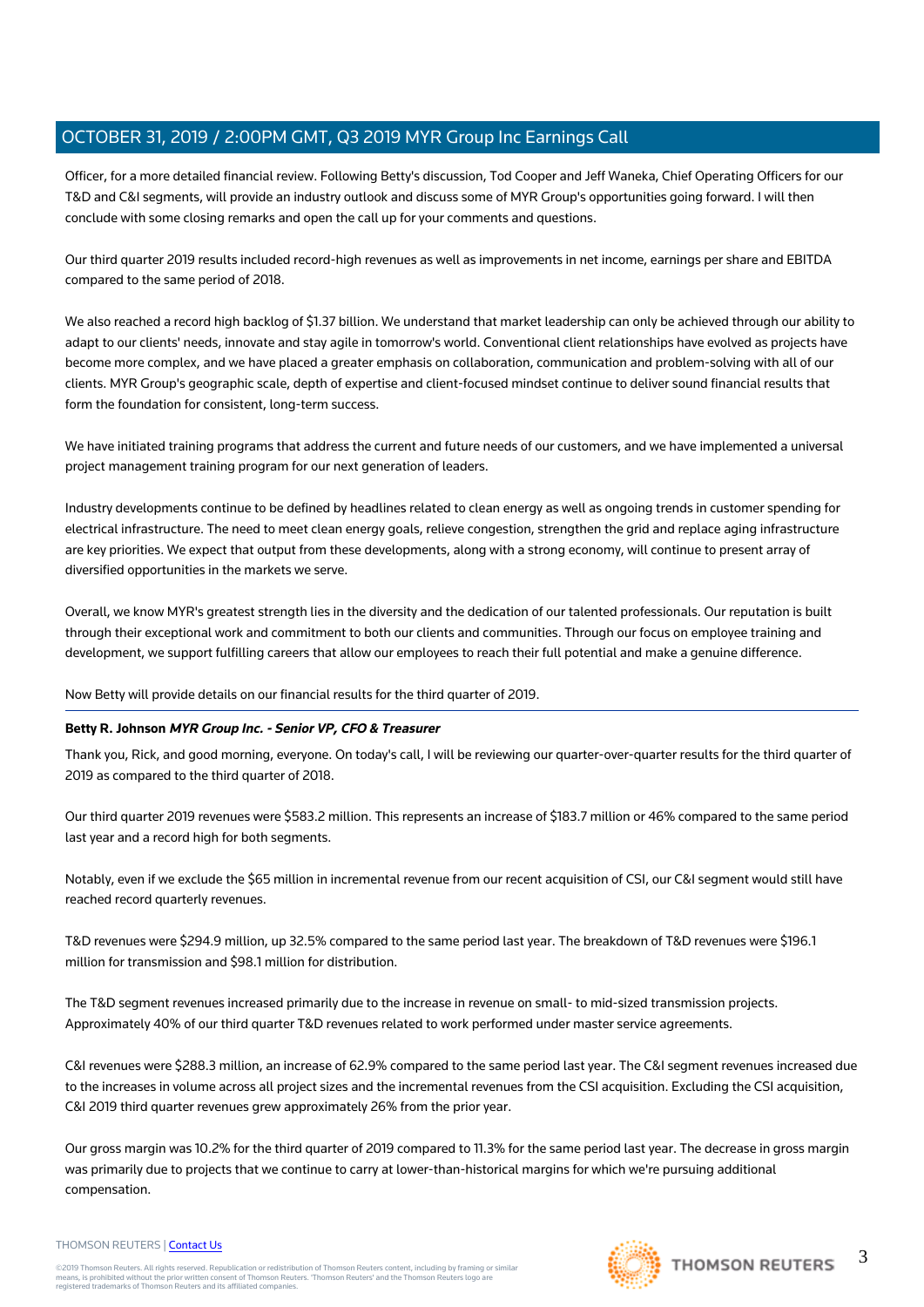Additionally, gross margin included changes in estimates on certain contracts associated with recent acquisitions, which are subject to margin guarantees and represent potential consideration for which an offset is recognized in other expense.

These changes and estimates during the third quarter of 2019 and 2018 were \$1.1 million and \$2.3 million, respectively. The third quarter of 2018 was also positively impacted by a high volume of small changes in estimates in gross profit, which we -- did not reoccur in the third quarter of 2019.

SG&A expenses were \$41.7 million, an increase of \$10.5 million compared to the same period last year. The increase was primarily due to the acquisition of CSI along with higher employee-related expenses to support operations. SG&A as a percentage of revenue decreased to 7.1% for the quarter, which reflects a favorable impact from the record high sales compared to 7.8% in the prior period.

The CSA acquisition was cash flow positive for our operations but was not accretive for the first quarter after the acquisition, as previously indicated. The CSI operations generated a loss after taking into consideration the \$1.1 million of contingent -- consideration from margin guarantee provisions and additional noncash amortization of \$1.1 million. We expect the CSI operation to be accretive after the first year of operations.

Third quarter 2019 net income attributable to MYR Group was \$10.4 million or \$0.62 per diluted share compared to \$8 million or \$0.48 per diluted share for the same period last year.

Total backlog as of September 30, 2019, was \$1.37 billion, a record high, and was 24.5% higher than a year ago.

Total backlog as of September 30, 2019, consisted of \$463.8 million for the T&D segment and \$902.3 million for the C&I segment. This represents another record high for the C&I backlog, even after excluding the additional backlog acquired in the CSI acquisition.

Turning to the September 30, 2019, balance sheet. We had approximately \$245.9 million of working capital, \$178.2 million of funded debt and \$229.3 million of availability under our credit facility.

During the third quarter, we completed an amendment, restatement and expansion of our credit facility, which now has a \$375 million capacity.

We believe that our credit facility, strong balance sheet and future cash flow from operations will enable us to meet our working capital needs, equipment investment, growth initiatives and bonding requirements.

In summary, we had improvements this quarter in revenue from both our T&D and C&I segments, net income, earnings per share, EBITDA and backlog compared to the prior year and to the prior quarter.

I'll now turn the call over to Tod Cooper, who'll provide an overview of our Transmission and Distributions segment.

### **Tod M. Cooper MYR Group Inc. - Senior VP & COO of Transmission and Distribution**

Thanks, Betty, and good morning, everyone. Our solid financial performance in the third quarter of 2019 demonstrates our strength in winning and executing T&D projects in a healthy market environment.

Bidding and performing projects of varying sizes and complexities reflects our ability to provide clients with a range of expertise in the markets we serve. We are driving growth through organic strategies that enhance our range of services while continuing to place our clients at the center of everything we do.

In the East, we continue to bid work for long-term clients. We were awarded Dominion's Valley to Dooms 500kV Transmission Line project and the Hopewell to Chesterfield 230kV double-circuit rebuild project and are nearing completion on the Cunningham to Dooms 500kV Line.



#### THOMSON REUTERS | [Contact Us](https://my.thomsonreuters.com/ContactUsNew)

4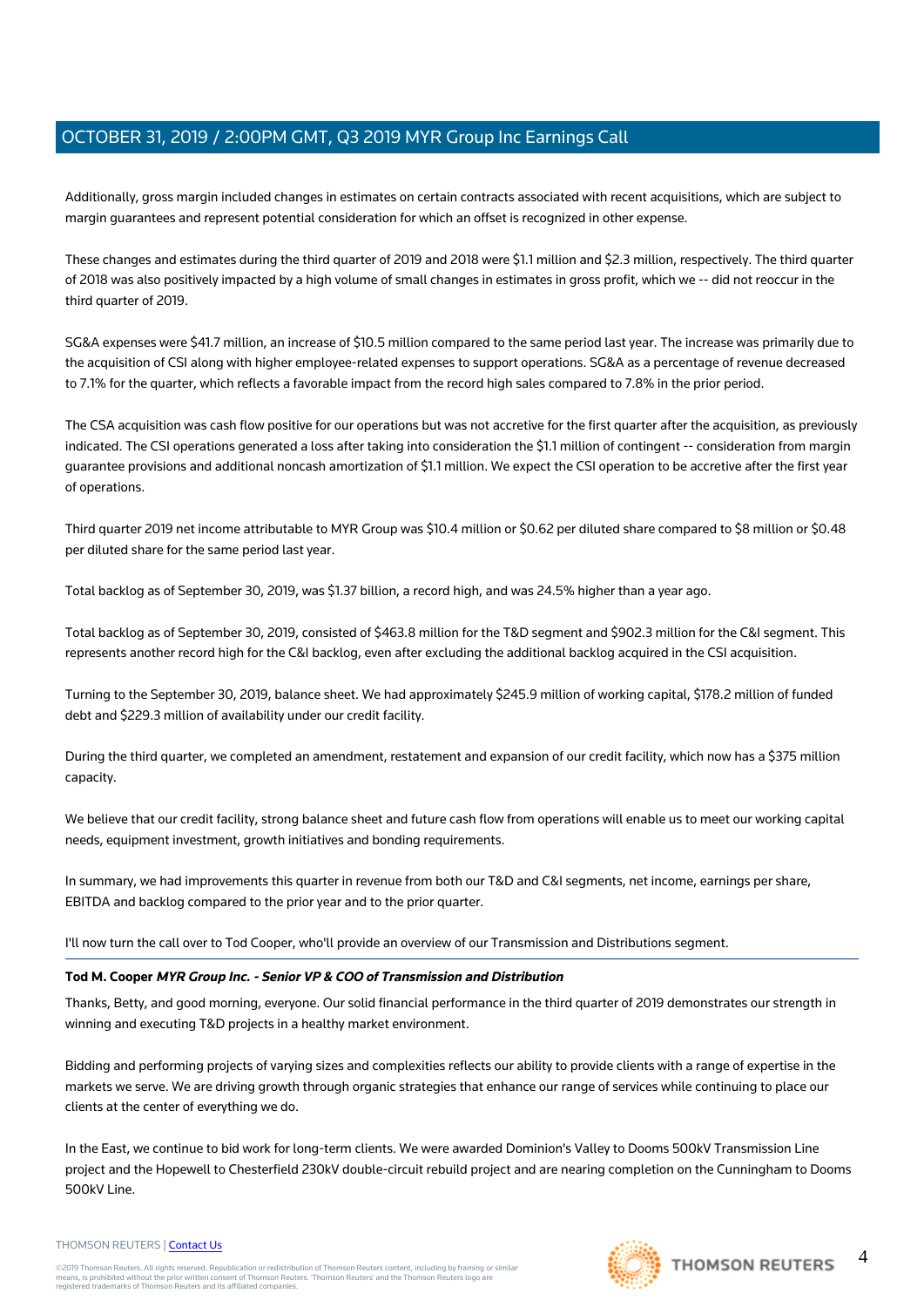Throughout the Midwest, Texas and South, we're performing a variety of transmission, substation and distribution projects through direct awards and master service agreements for many customers.

In the West, solid bidding and project activity continues in Arizona, California, Colorado and Utah. We are positioned to capture some key projects to finish out 2019 and contribute to our backlog at the start of 2020.

In Arizona, we're strengthening capabilities in substation construction as many opportunities exist. Work remains robust in Colorado and in California as we signed extended master service contracts with Southern California Edison through the end of 2021 and Xcel Energy through mid-2022.

Work also continues on the Gateway West substation projects for PacifiCorp, which includes the Jim Bridger, Aeolus and Anticline substations.

On the distribution front, as utilities are increasingly reliant on outside contractors for work, we continue to execute work under long-term master service agreements with several utility clients. We expect a steady stream of distribution work for the foreseeable future as the need for grid hardening continues. Continued growth investment in clean energy dominated industry news throughout the third quarter.

Associated interconnections, expansions and upgrades of transmission infrastructure will be required for clean energy facilities, which we expect to present increased project opportunities.

In July, FERC announced that the pace of U.S. renewables growth is going to surpass fossil fuel growth by a greater margin than what they had anticipated as recently as April of this year.

First latest energy infrastructure update indicated that the fossil fuel dip will be largely driven by the more than 4.6 gigawatts of coal forecasted for retirement and that new renewable energy capacity is expected to grow by more than 10% in 2022.

The revision in FERC's latest projections underscores the dramatic changes taking place in our nation's generating mix, which presents opportunities for MYR Group throughout the country.

New data released by the American Wind Energy Association in August indicated that wind farm development activity rose to a new high in the second quarter of 2019. The report noted a 10% increase in activity when compared to the same time last year. The wind industry is expanding across the U.S. with more than 200 wind projects underway in 33 states.

A handful of long-term clients announced initiatives related to clean energy investments throughout the third quarter.

NextEra Energy Resources announced in July, it will develop the Skeleton Creek project, the largest hybrid renewable project in the United States. It will consist of a 700-megawatt facility in Oklahoma that will serve 21 utility members and other customers of Western Farmers Electric Cooperative, and will include 250 megawatts of wind, 250 megawatts of solar and a battery storage project.

The combined wind, solar and energy storage facility is the first of its kind announced in the Southwest Power Pool.

PSEG announced, it is on track to cut carbon emissions by 80% by 2046 relative to 2005 levels. PSEG will also retire or sell all remaining interest in coal-fired power plants with no plans to build or acquire new fossil fuel generation. PSEG is a leading developer in solar resources and is an active supporter of offshore wind development in New Jersey.

In September, Duke Energy committed to neutralizing its carbon emissions entirely by 2050 and cutting emissions in half by 2030. The utility plans to double its renewable energy portfolio by 2025, up 10% from previous goals. These developments are encouraging as we continue to refine and expand our clean energy offerings across the broader geographic footprint, positioning MYR to be a contractor of

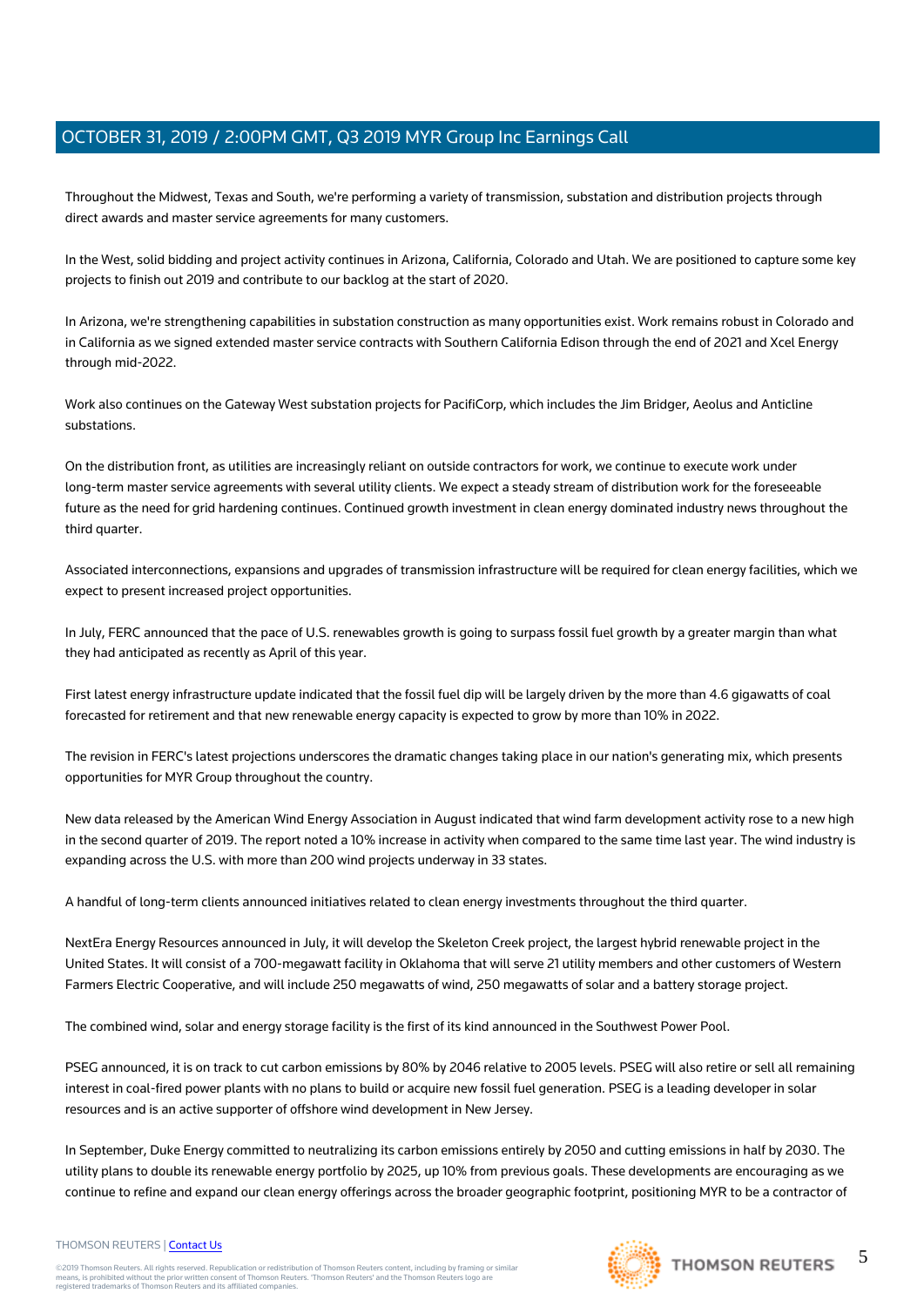choice for these developments.

As we expand our capabilities, we must do so knowing that today's customers are expecting more. To remain a premier contractor of choice, we must consistently evaluate and invest in new efforts to improve the levels of service and value we provide in terms of safety, quality and productivity.

In summary, we believe the T&D market holds tremendous opportunity, and we will continue to devote ourselves to innovate, invest and transform our business to bring the best of MYR Group to our customers, employees and shareholders.

I'll now turn the call over to Jeff Waneka, who will provide an outlook of our commercial and industrial segment.

#### **Jeffrey J. Waneka MYR Group Inc. - Senior VP and COO of Commercial & Industrial**

Thanks, Tod, and good morning, everyone. We experienced incremental financial improvements in the third quarter, which resulted in better financial outcomes than in the first 2 quarters of 2019. We improved quarterly growth in revenue, operating margins and backlog.

Turning to backlog. Our commercial and industrial backlog expanded throughout most of our locations, and we also benefited from a large backlog increase from newly acquired CSI.

We are pleased with the strategic fit of the project awarded this quarter in our primary markets of aviation, transportation, high tech, water treatment, warehousing, renewable energy, as these markets specifically continued to show positive economic forecast, and we're, again, the major contributors to this quarter's backlog.

We've put a great deal of effort into building sustainable long-term relationships in each of these markets, which we believe has contributed to our continued momentum over several quarters. Our training programs are specifically designed to broaden our skills in these specific industries, and combined with our already deep resume give MYR Group subsidiaries, a distinct advantage in capturing these highly technical projects.

Last quarter, we announced the acquisition of CSI, and I shared our confidence in the talent that has joined our company. Along with an important cultural fit, I'm looking forward to the abundant opportunities to expand our preconstruction services, client relationships and innovative installation methods as we merge our industry-leading companies.

CSI along with MYR Group subsidiaries have a talented pool of employees in all departments. As we continue integration, we are even more pleased about our alignment around the welfare of our employees, advancements in technologies and delivering a high-quality and cost-effective product that drives benefit for all.

In addition to this quarter's awarded projects, we're thrilled with the size, number and quality of the pursuits being discussed in many of our C&I offices, leading to continued confidence in our view of the market.

Our renewable energy portfolio continues to expand as we've gone under contract on solar projects of various sizes in both California and New Jersey, 2 states with aggressive mandates to advance their use of alternative energy.

We're also excited that the client relationships gained through Huen and CSI are increasing dialogue and opportunity in the emerging battery storage industry. We believe as battery storage continues its evolution into an increasingly feasible method to deploy distributive energy, our unique position as a combined C&I and T&D specialty contractor will become an ever-increasing distinct advantage for our clients who are developing these next-gen projects.

In addition to the wealth of experienced energy professionals already employed by our subsidiary companies, we've been pleased to recruit new leadership from the renewable industry to bolster our pursuits in the renewable energy field.

To wrap this up, we expect to see steady bidding activity through the remainder of 2019 and into early 2020.

#### THOMSON REUTERS | [Contact Us](https://my.thomsonreuters.com/ContactUsNew)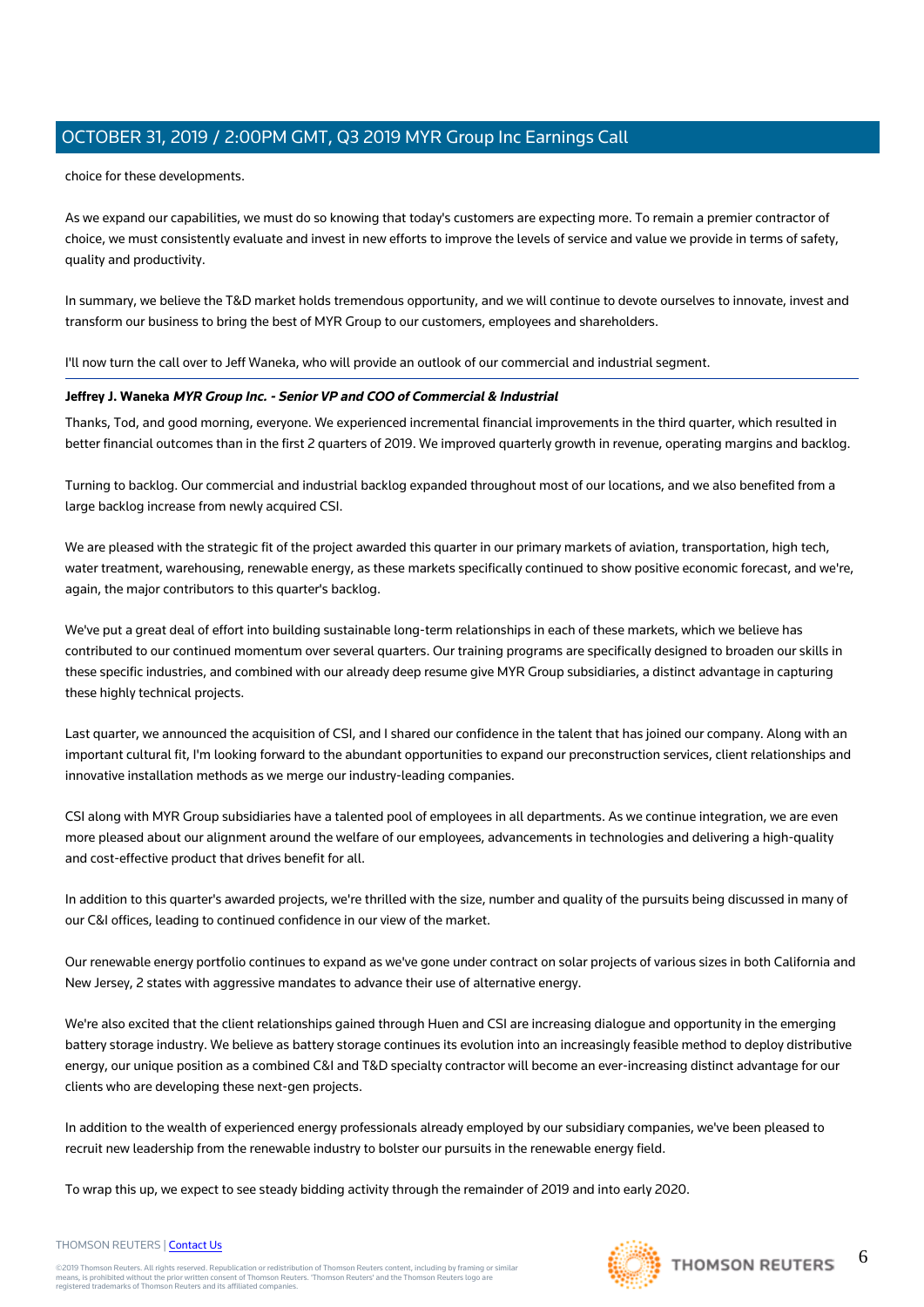Project opportunities are healthy in all markets across most of the U.S. and Canada. We've won a wide variety of small- to mid-sized projects in commercial, industrial and transportation. Our research indicates that this market should remain resilient through 2019 and beyond.

Thanks, everyone, for your time today. I'll now turn the call back over to Rick, who will provide us with some closing comments.

#### **Richard S. Swartz MYR Group Inc. - President, CEO & Director**

Thank you for those updates, Betty, Tod and Jeff. I'm proud to serve as MYR Group's President and CEO. I'm truly inspired by our people, by the projects we deliver for our clients and the industry reputation we've built together.

We remain committed to delivering excellent shareholder value and doing so through ethical, sustainable and safe working environments.

In closing, I'd like to thank our employees for their dedication and loyal clients and stockholders for their trust and support.

Operator, we are now ready to open the call up for comments and questions.

#### **QUESTIONS AND ANSWERS**

#### **Operator**

(Operator Instructions) Your first question comes from the line of Sean Eastman of KeyBanc Capital Markets.

#### **Sean D. Eastman KeyBanc Capital Markets Inc., Research Division - Senior Equity Research Analyst**

I guess the one thing that stood out in my model in the quarter was just this uptick in the transmission revenue run rate. I was hoping to just get a little more color for exactly what's driving that healthy increase in revenues versus 2Q? And maybe just, kind of, the duration on the projects that are driving that? Just to get a sense for just how revenues are trending overall in transmission.

#### **Tod M. Cooper MYR Group Inc. - Senior VP & COO of Transmission and Distribution**

I think -- this is Tod. Revenues are trending well. In the quarter, we did have a few medium-sized projects that were getting started, that did have some large material subcontract components as well. But the consistency of the market's still there on the T&D side, transmission, small- to medium-sized projects are out there. There are several in the bidding stages right now. And as I mentioned in the script, we think that there's a good chance we're going to capture some in the fourth quarter as well as that helping our backlog at the beginning of 2020 as well.

#### **Sean D. Eastman KeyBanc Capital Markets Inc., Research Division - Senior Equity Research Analyst**

Okay. And then just staying on the T&D segment, the other thing that was -- little offers that were forecast was the margins in T&D were lower than we expected. I just wondered in light of the project mix and jobs ramping up and subcontractor material components, just directionally, where are we headed from here relative to that, kind of, 6% to 9% operating margin target you guys have out there for the segment?

#### **Richard S. Swartz MYR Group Inc. - President, CEO & Director**

This last quarter, we had a few impacts on a few projects that we're going -- we're currently negotiating change orders on. So hopefully, those will get settled. I don't know if they'll get settled by year-end. It's really just ongoing conversations as these projects progress, really the normal course of business, so that had a slight draw because we don't take everything that we think we'll get. We always leave a little room to negotiate and come out with something that's fair for both sides. These are long-term clients. So that had an impact on it. That was really the biggest driver as we went through. Going forward as we look at it and we discuss it as a team and we look at what's viable out there to come to market for us, we see some good opportunities, and we see ourselves pushing to get ourselves back up from where we're at today to those more normalized operating margins.

#### THOMSON REUTERS | [Contact Us](https://my.thomsonreuters.com/ContactUsNew)

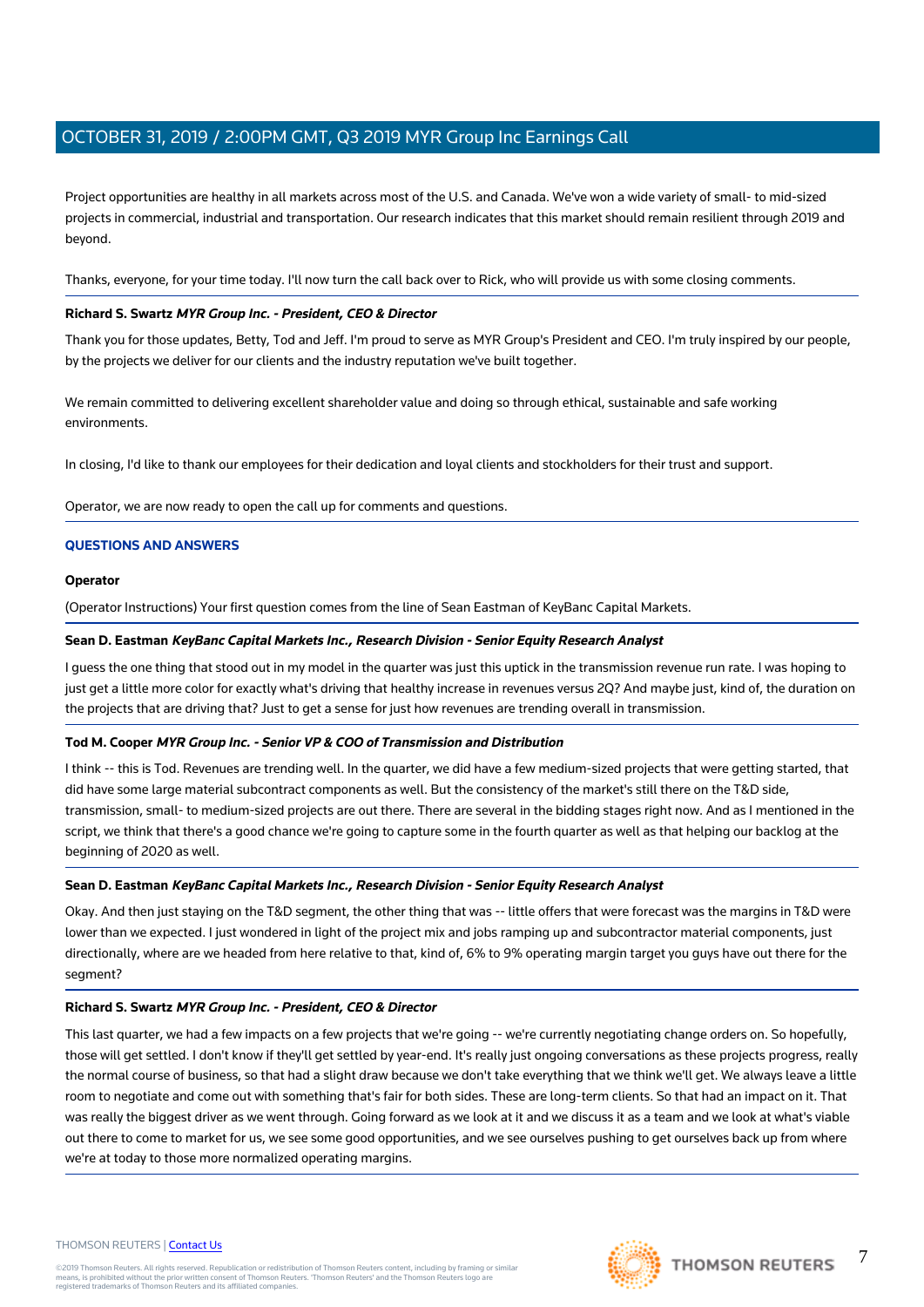#### **Sean D. Eastman KeyBanc Capital Markets Inc., Research Division - Senior Equity Research Analyst**

Okay, great. And then last one for me, just considering the CSI -- recent CSI acquisition, it was pretty large for you guys. Just wanted to get an update on capital allocation priority over the next 12 months. I'd assume you guys would be looking to pay down some debt. But other than that, just wondering if we could see more acquisitions, if you guys are looking at some share buybacks. Any color there would be great.

#### **Betty R. Johnson MYR Group Inc. - Senior VP, CFO & Treasurer**

Yes, I can take that. This is Betty. When it comes to the capital allocation, I think we've even talked this last quarter as the CSI acquisition came through, our focus with our free cash flow is to address our overall leverage and getting it back into the levels that we historically had operated at prior to going to the point of another acquisition. That looks like it will be in 2020, probably more of a hiatus and focused on that CSI integration as well as other organic growth initiatives internally. While we get the balance sheet at that point, stock buybacks, as you know, our stock buyback program, we have not renewed. We look at that every quarter. However, our focus on the balance sheet is getting the debt paydown and the leverage. We're below that range of our tolerance up to 2x EBITDA, but we're still looking to reduce the debt back to the norms that we had at 1.2 or so. Rick, anything else?

#### **Richard S. Swartz MYR Group Inc. - President, CEO & Director**

No, I think, Betty, you covered it well. Again, lots of opportunities out there. If we choose to do an acquisition in the future, I think there's a good pipeline out there. But really, we don't need one to succeed, we can really focus on, as you said, our organic growth and that focus on building our base business going forward.

#### **Operator**

(Operator Instructions) I am showing no further questions at this time. I would now like to turn the -- we do have a question from the line of Noelle Dilts from Stifel.

#### **Noelle Christine Dilts Stifel, Nicolaus & Company, Incorporated, Research Division - VP & Analyst**

I apologize, I'm popping in here really late. So you may have already touched on this, but did you give -- did you provide any additional detail on how to think about the cadence of the intangibles amortization associated with CSI, as not just over the next 12 months, but is most of that burning off? Or how does that carry into, kind of, the back half of '20 and '21?

#### **Betty R. Johnson MYR Group Inc. - Senior VP, CFO & Treasurer**

So \$1.1 million that we have in there for this quarter is pretty similar level that you can expect for the next year. That includes our higher amortization for the backlog and that's the period that -- after that, it will start going down. Just like...

#### **Noelle Christine Dilts Stifel, Nicolaus & Company, Incorporated, Research Division - VP & Analyst**

It will start going down?

### **Betty R. Johnson MYR Group Inc. - Senior VP, CFO & Treasurer**

Similar to here when -- yes, similar to here when -- where we had the large backlog for the first year, and then it went back down for the amortization that we'll take will go on for a long period of time.

#### **Noelle Christine Dilts Stifel, Nicolaus & Company, Incorporated, Research Division - VP & Analyst**

Okay. And then just quickly, I guess, generally, we've been hearing comments and it seems to be consistent with what you all have said about just strength in the T&D market overall. And curious if you're seeing any tightness in terms of labor or holding on to crews? Or if the market is just not really quite at those levels yet?

#### **Richard S. Swartz MYR Group Inc. - President, CEO & Director**

As far as labor goes, we really haven't had much problems for getting labor. I'll let Tod add to this a little bit. I think we've got the right safety. We've got the right equipment out there. We've got the right supervision, and people want to work with our team. So the availability of resources for us to attract is pretty strong. And we really haven't had -- we've never had to turn or weigh a job in the last year that we couldn't man or we couldn't go after, so we didn't have the possibility to bid it. We've been able to bid everything out there.



8

#### THOMSON REUTERS | [Contact Us](https://my.thomsonreuters.com/ContactUsNew)

©2019 Thomson Reuters. All rights reserved. Republication or redistribution of Thomson Reuters content, including by framing or similar<br>means, is prohibited without the prior written consent of Thomson Reuters. "Thomson Re